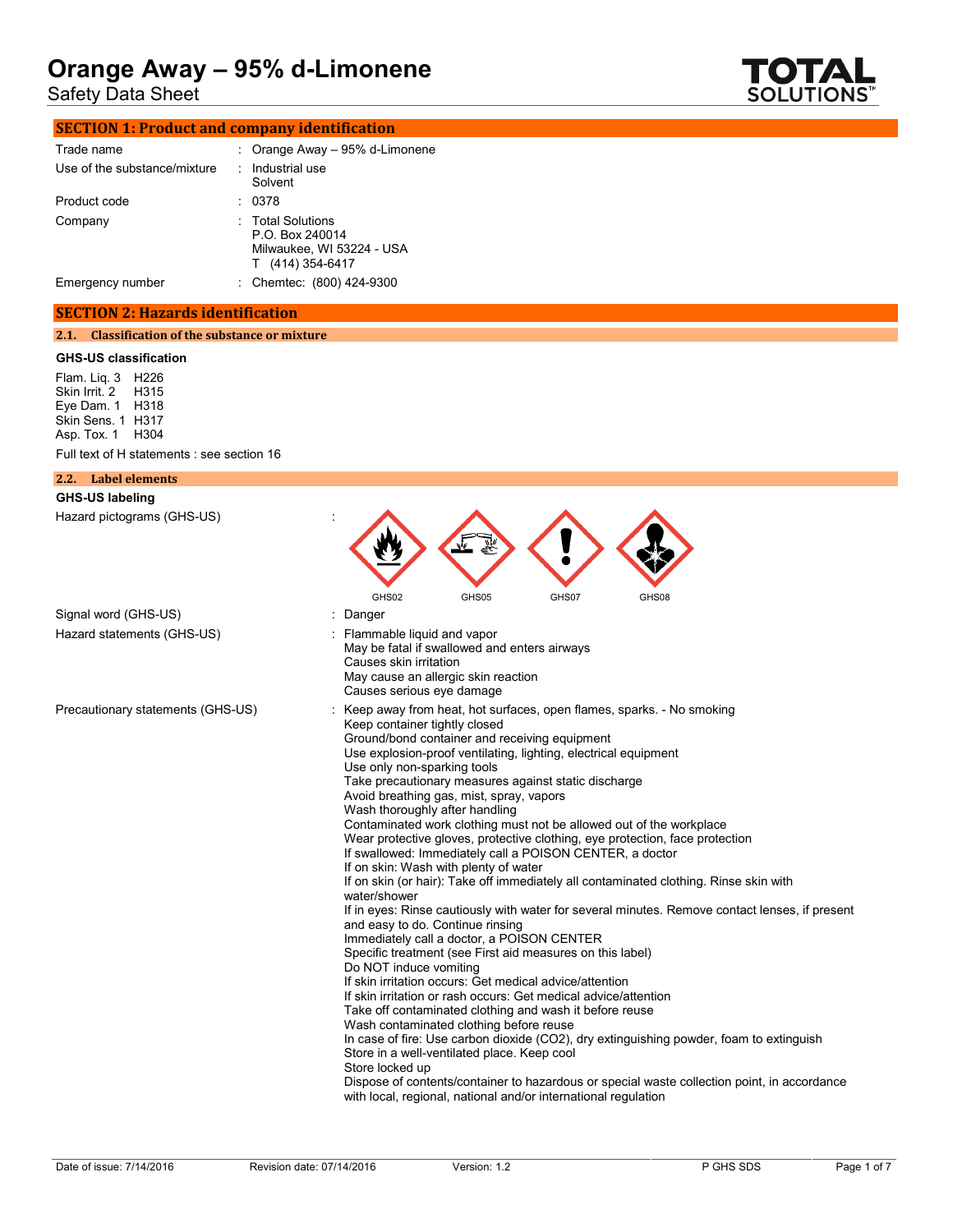Safety Data Sheet

ГОТИ SOLUTIONS

**2.3. Other hazards** No additional information available

**2.4. Unknown acute toxicity (GHS US)**

### Not applicable

## **SECTION 3: Composition/Information on ingredients**

**3.1. Substance**

Not applicable

### Full text of H-phrases: see section 16

| 3.2.<br><b>Mixture</b> |                           |         |                                                                                             |
|------------------------|---------------------------|---------|---------------------------------------------------------------------------------------------|
| Name                   | <b>Product identifier</b> | %       | <b>GHS-US classification</b>                                                                |
| (+)-limonene           | (CAS No) 5989-27-5        | 60-100  | Flam. Lig. 3, H226<br>Skin Irrit. 2, H315<br><b>Skin Sens. 1, H317</b><br>Asp. Tox. 1, H304 |
| UNDECETH-5             | (CAS No) 34398-01-1       | $1 - 5$ | Acute Tox. 4 (Oral), H302<br>Eye Dam. 1, H318                                               |

A specific chemical identity and/or percentage of composition has been withheld as a trade secret. Any concentration shown as a range is to protect confidentiality or is due to batch variation.

| <b>SECTION 4: First aid measures</b>                                |                                                                                                                                                                                   |
|---------------------------------------------------------------------|-----------------------------------------------------------------------------------------------------------------------------------------------------------------------------------|
| <b>Description of first aid measures</b><br>4.1.                    |                                                                                                                                                                                   |
| First-aid measures general                                          | : If you feel unwell, seek medical advice (show the label where possible).                                                                                                        |
| First-aid measures after inhalation                                 | : If breathing is difficult, remove victim to fresh air and keep at rest in a position comfortable for<br>breathing. Call a POISON CENTER or doctor/physician if you feel unwell. |
| First-aid measures after skin contact                               | Take off immediately all contaminated clothing and wash it before reuse. Wash skin with plenty of<br>water. If skin irritation or rash occurs: Get medical advice/attention.      |
| First-aid measures after eye contact                                | Rinse cautiously with water for several minutes. Remove contact lenses, if present and easy to do.<br>Continue rinsing. If eye irritation persists: Get medical advice/attention. |
| First-aid measures after ingestion                                  | Do NOT induce vomiting. Immediately call a poison center or doctor/physician. Rinse mouth with<br>water.                                                                          |
| Most important symptoms and effects, both acute and delayed<br>4.2. |                                                                                                                                                                                   |
| Symptoms/injuries                                                   | : If you feel unwell, seek medical advice.                                                                                                                                        |
| Symptoms/injuries after inhalation                                  | : Irritation of the respiratory tract. Coughing. Headache.                                                                                                                        |
| Symptoms/injuries after skin contact                                | Causes skin irritation. May cause an allergic skin reaction. Repeated exposure may cause skin<br>dryness or cracking.                                                             |
| Symptoms/injuries after eye contact                                 | : Causes serious eye damage.                                                                                                                                                      |
| Symptoms/injuries after ingestion                                   | May be fatal if swallowed and enters airways. Risk of aspiration pneumonia. Nausea.<br>Cramps/uncontrolled muscular contractions. Diarrhea.                                       |
| Chronic symptoms                                                    | : Cracking of the skin. Dry skin.                                                                                                                                                 |
| 4.3.                                                                | Indication of any immediate medical attention and special treatment needed                                                                                                        |
| Treat symptomatically.                                              |                                                                                                                                                                                   |
| <b>SECTION 5: Firefighting measures</b>                             |                                                                                                                                                                                   |
| <b>Extinguishing media</b><br>5.1.                                  |                                                                                                                                                                                   |
| Suitable extinguishing media                                        | : Foam. Carbon dioxide. Dry chemical powder.                                                                                                                                      |
| Unsuitable extinguishing media                                      | Do not use a heavy water stream.                                                                                                                                                  |

| 5.2. Special hazards arising from the substance or mixture |                                                                                                                                                                                                                                                                  |
|------------------------------------------------------------|------------------------------------------------------------------------------------------------------------------------------------------------------------------------------------------------------------------------------------------------------------------|
| Fire hazard                                                | : Flammable liquid and vapor.                                                                                                                                                                                                                                    |
| <b>Explosion hazard</b>                                    | : may be ignited by sparks. May form flammable/explosive vapor-air mixture.                                                                                                                                                                                      |
| Reactivity                                                 | : Reacts with (strong) oxidizers. Reacts with (some) acids. Reacts with (some) halogens compounds.<br>Upon combustion: CO and CO2 are formed.                                                                                                                    |
| 5.3.<br><b>Advice for firefighters</b>                     |                                                                                                                                                                                                                                                                  |
| Firefighting instructions                                  | : Exercise caution when fighting any chemical fire. In case of fire: Evacuate area. Fight fire remotely<br>due to the risk of explosion. Use water spray or fog for cooling exposed containers. Take account of<br>environmentally hazardous firefighting water. |
| Protection during firefighting                             | : Do not enter fire area without proper protective equipment, including respiratory protection.                                                                                                                                                                  |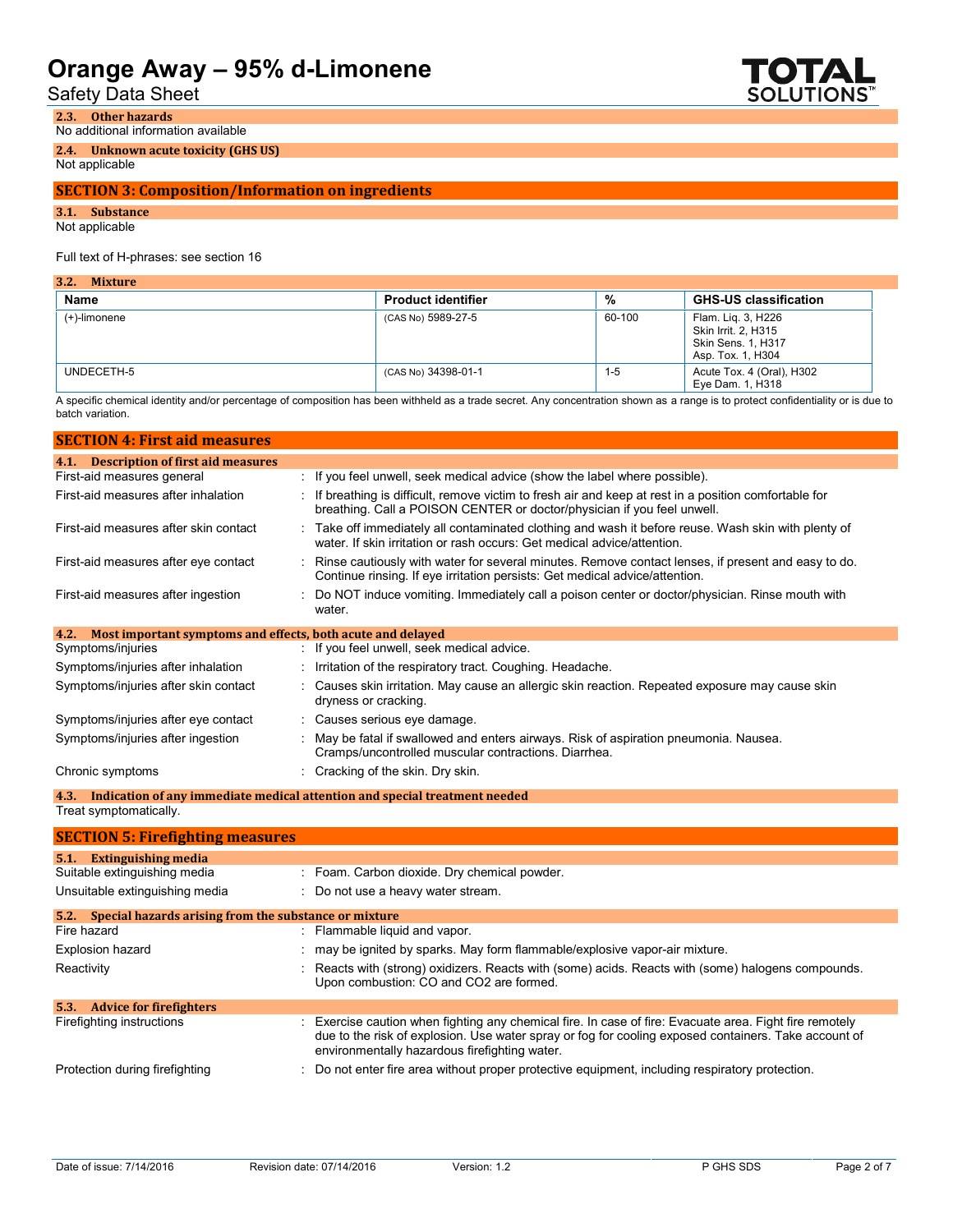Safety Data Sheet



| <b>SECTION 6: Accidental release measures</b>                                                                            |                                                                                                                                                                                                                                                                                                                                                                                                                                                                                                                                         |
|--------------------------------------------------------------------------------------------------------------------------|-----------------------------------------------------------------------------------------------------------------------------------------------------------------------------------------------------------------------------------------------------------------------------------------------------------------------------------------------------------------------------------------------------------------------------------------------------------------------------------------------------------------------------------------|
|                                                                                                                          | 6.1. Personal precautions, protective equipment and emergency procedures                                                                                                                                                                                                                                                                                                                                                                                                                                                                |
| General measures                                                                                                         | : Isolate from fire, if possible, without unnecessary risk. No flames, No sparks. Eliminate all sources of<br>ignition.                                                                                                                                                                                                                                                                                                                                                                                                                 |
| 6.1.1. For non-emergency personnel                                                                                       |                                                                                                                                                                                                                                                                                                                                                                                                                                                                                                                                         |
| Protective equipment                                                                                                     | Protective goggles. Gloves. Protective clothing.                                                                                                                                                                                                                                                                                                                                                                                                                                                                                        |
| Emergency procedures                                                                                                     | Evacuate unnecessary personnel. Avoid contact with skin, eyes and clothing. Ventilate spillage area.                                                                                                                                                                                                                                                                                                                                                                                                                                    |
| 6.1.2. For emergency responders                                                                                          |                                                                                                                                                                                                                                                                                                                                                                                                                                                                                                                                         |
| Protective equipment                                                                                                     | Equip cleanup crew with proper protection.                                                                                                                                                                                                                                                                                                                                                                                                                                                                                              |
| Emergency procedures                                                                                                     | Stop leak if safe to do so. Stop release. Ventilate area.                                                                                                                                                                                                                                                                                                                                                                                                                                                                               |
| <b>Environmental precautions</b><br>6.2.<br>Avoid release to the environment. Prevent entry to sewers and public waters. |                                                                                                                                                                                                                                                                                                                                                                                                                                                                                                                                         |
| Methods and material for containment and cleaning up<br>6.3.                                                             |                                                                                                                                                                                                                                                                                                                                                                                                                                                                                                                                         |
| For containment                                                                                                          | : Contain released substance, pump into suitable containers.                                                                                                                                                                                                                                                                                                                                                                                                                                                                            |
| Methods for cleaning up                                                                                                  | This material and its container must be disposed of in a safe way, and as per local legislation.                                                                                                                                                                                                                                                                                                                                                                                                                                        |
| <b>Reference to other sections</b><br>6.4.<br>No additional information available                                        |                                                                                                                                                                                                                                                                                                                                                                                                                                                                                                                                         |
| <b>SECTION 7: Handling and storage</b>                                                                                   |                                                                                                                                                                                                                                                                                                                                                                                                                                                                                                                                         |
| 7.1. Precautions for safe handling                                                                                       |                                                                                                                                                                                                                                                                                                                                                                                                                                                                                                                                         |
| Additional hazards when processed                                                                                        | : Handle empty containers with care because residual vapors are flammable. In use, may form<br>flammable vapor-air mixture. Keep away from open flame, sparks, excessive heat. - No smoking.                                                                                                                                                                                                                                                                                                                                            |
| Precautions for safe handling                                                                                            | Comply with the legal requirements. Do not handle until all safety precautions have been read and<br>understood. Use personal protective equipment as required. Do not eat, drink or smoke when using<br>this product. Do not get in eyes, on skin, or on clothing. Handle and open the container with care.<br>Keep away from sources of ignition - No smoking. Ground/bond container and receiving equipment.<br>Use explosion-proof equipment. Use only non-sparking tools. Take precautionary measures against<br>static discharge. |
| Hygiene measures                                                                                                         | Wash thoroughly after handling. Contaminated work clothing should not be allowed out of the<br>workplace. Wash contaminated clothing before reuse.                                                                                                                                                                                                                                                                                                                                                                                      |
| 7.2. Conditions for safe storage, including any incompatibilities                                                        |                                                                                                                                                                                                                                                                                                                                                                                                                                                                                                                                         |
| Technical measures                                                                                                       | : Comply with applicable regulations. Proper grounding procedures to avoid static electricity should be<br>followed.                                                                                                                                                                                                                                                                                                                                                                                                                    |
| Storage conditions                                                                                                       | Keep only in the original container in a cool, well ventilated place away from : sparks, open flames,<br>excessive heat. Keep container tightly closed.                                                                                                                                                                                                                                                                                                                                                                                 |
| Incompatible products                                                                                                    | Oxidizing agent. strong acids.                                                                                                                                                                                                                                                                                                                                                                                                                                                                                                          |
| Incompatible materials                                                                                                   | Sources of ignition.                                                                                                                                                                                                                                                                                                                                                                                                                                                                                                                    |
| Heat-ignition                                                                                                            | KEEP SUBSTANCE AWAY FROM: heat sources. ignition sources.                                                                                                                                                                                                                                                                                                                                                                                                                                                                               |
| Prohibitions on mixed storage                                                                                            | KEEP SUBSTANCE AWAY FROM: oxidizing agents. (strong) acids. halogens.                                                                                                                                                                                                                                                                                                                                                                                                                                                                   |
| Storage area                                                                                                             | Store away from heat. Store in a cool area. Store in a dry area. Store in a well-ventilated place.                                                                                                                                                                                                                                                                                                                                                                                                                                      |
| Special rules on packaging                                                                                               | Keep only in original container, meet the legal requirements.                                                                                                                                                                                                                                                                                                                                                                                                                                                                           |

## **SECTION 8: Exposure controls/personal protection**

## **8.1. Control parameters**

No additional information available

**8.2. Exposure controls** Personal protective equipment  $\;\;$  Use appropriate personal protective equipment when risk assessment indicates this is necessary. Gloves. Safety glasses. Protective goggles. Protective clothing.



| <b>SECTION 9: Physical and chemical properties</b>         |                            |              |           |             |
|------------------------------------------------------------|----------------------------|--------------|-----------|-------------|
| 9.1. Information on basic physical and chemical properties |                            |              |           |             |
| Physical state                                             | : Liauid                   |              |           |             |
| Appearance                                                 | : Clear, colorless liquid. |              |           |             |
| Date of issue: 7/14/2016                                   | Revision date: 07/14/2016  | Version: 1.2 | P GHS SDS | Page 3 of 7 |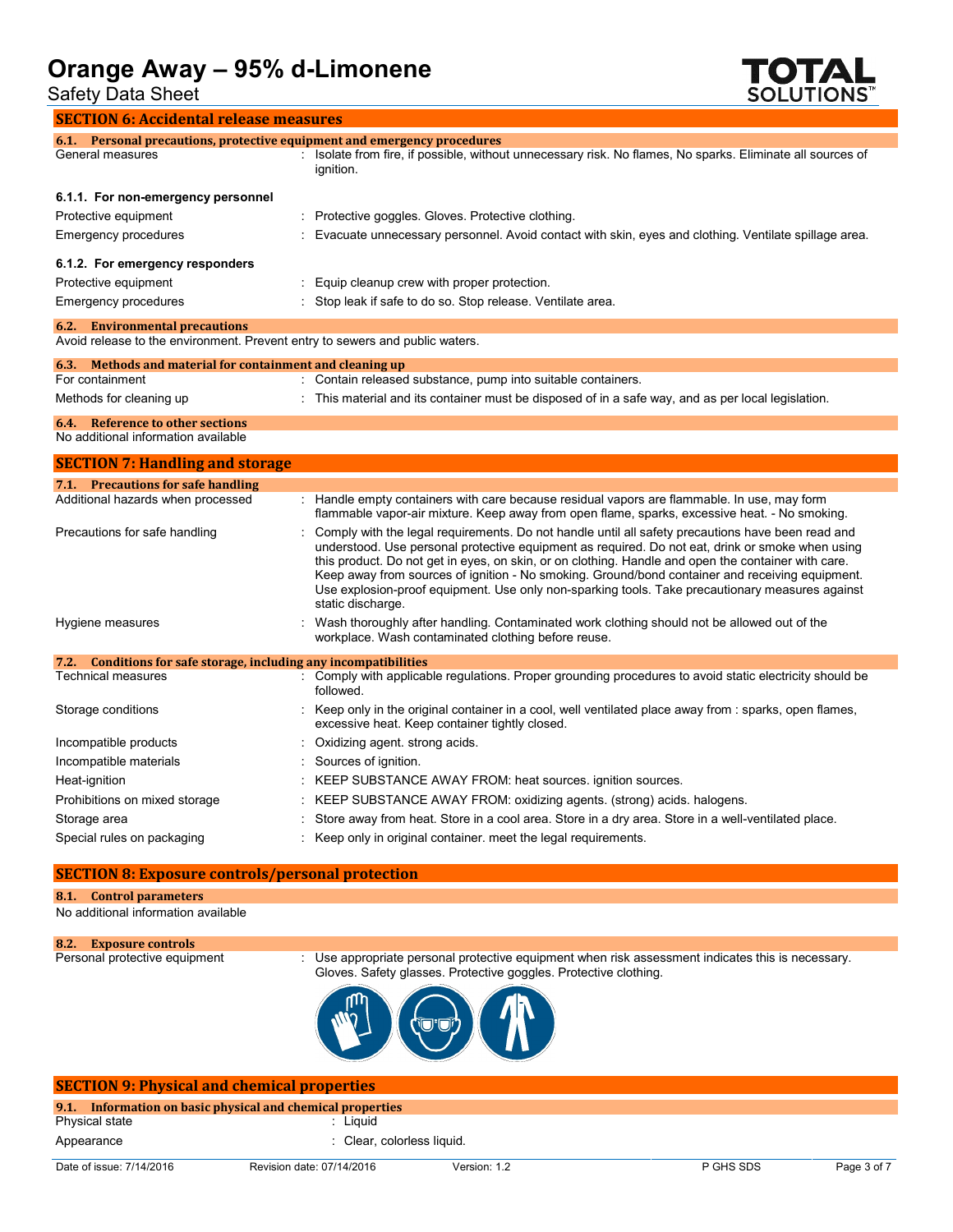Safety Data Sheet

| Odor                                        | Citrus scent         |
|---------------------------------------------|----------------------|
| Odor threshold                              | No data available    |
| рH                                          | No data available    |
| Melting point                               | : No data available  |
| Freezing point                              | : No data available  |
| Boiling point                               | No data available    |
| Flash point                                 | 124 °F Closed cup    |
| Relative evaporation rate (butyl acetate=1) | No data available    |
| Flammability (solid, gas)                   | No data available    |
| <b>Explosion limits</b>                     | No data available    |
| <b>Explosive properties</b>                 | No data available    |
| Oxidizing properties                        | No data available    |
| Vapor pressure                              | No data available    |
| Relative density                            | No data available    |
| Relative vapor density at 20 °C             | No data available    |
| Specific gravity / density                  | $0.85$ g/ml          |
| Solubility                                  | Emulsifies in water. |
| Log Pow                                     | No data available    |
| Log Kow                                     | No data available    |
| Auto-ignition temperature                   | No data available    |
| Decomposition temperature                   | No data available    |
| Viscosity                                   | No data available    |
| Viscosity, kinematic                        | $< 20$ cSt           |
| Viscosity, dynamic                          | No data available    |
| VOC content                                 | >90%                 |
|                                             |                      |

# **SECTION 10: Stability and reactivity**

### **10.1. Reactivity**

Reacts with (strong) oxidizers. Reacts with (some) acids. Reacts with (some) halogens compounds. Upon combustion: CO and CO2 are formed.

## **10.2. Chemical stability**

Stable under normal conditions.

# **10.3. Possibility of hazardous reactions**

Refer to section 10.1 on Reactivity.

#### **10.4. Conditions to avoid** Heat. Sparks. Open flame.

# **10.5. Incompatible materials**

strong acids. Oxidizing agents.

#### **10.6. Hazardous decomposition products**

Under normal conditions of storage and use, hazardous decomposition products should not be produced.

## **SECTION 11: Toxicological information**

### **11.1. Information on toxicological effects**

#### Acute toxicity in the contract of the classified in the Not classified

| (+)-limonene (5989-27-5)          |                                                                                                                                                        |  |
|-----------------------------------|--------------------------------------------------------------------------------------------------------------------------------------------------------|--|
| LD50 oral rat                     | 4400 mg/kg body weight (Rat: OECD 423: Acute Oral Toxicity – Acute Toxic Class Method:<br>Literature study; > 2000 mg/kg bodyweight; Rat; Read-across) |  |
| LD50 dermal rabbit                | > 5000 mg/kg body weight (Rabbit; Weight of evidence; Equivalent or similar to OECD 402)                                                               |  |
| ATE CLP (oral)                    | 4400.000 mg/kg body weight                                                                                                                             |  |
| UNDECETH-5 (34398-01-1)           |                                                                                                                                                        |  |
| LD50 oral rat                     | > 1400 mg/kg                                                                                                                                           |  |
| Skin corrosion/irritation         | Causes skin irritation.                                                                                                                                |  |
| Serious eye damage/irritation     | Causes serious eye damage.                                                                                                                             |  |
| Respiratory or skin sensitization | May cause an allergic skin reaction.                                                                                                                   |  |

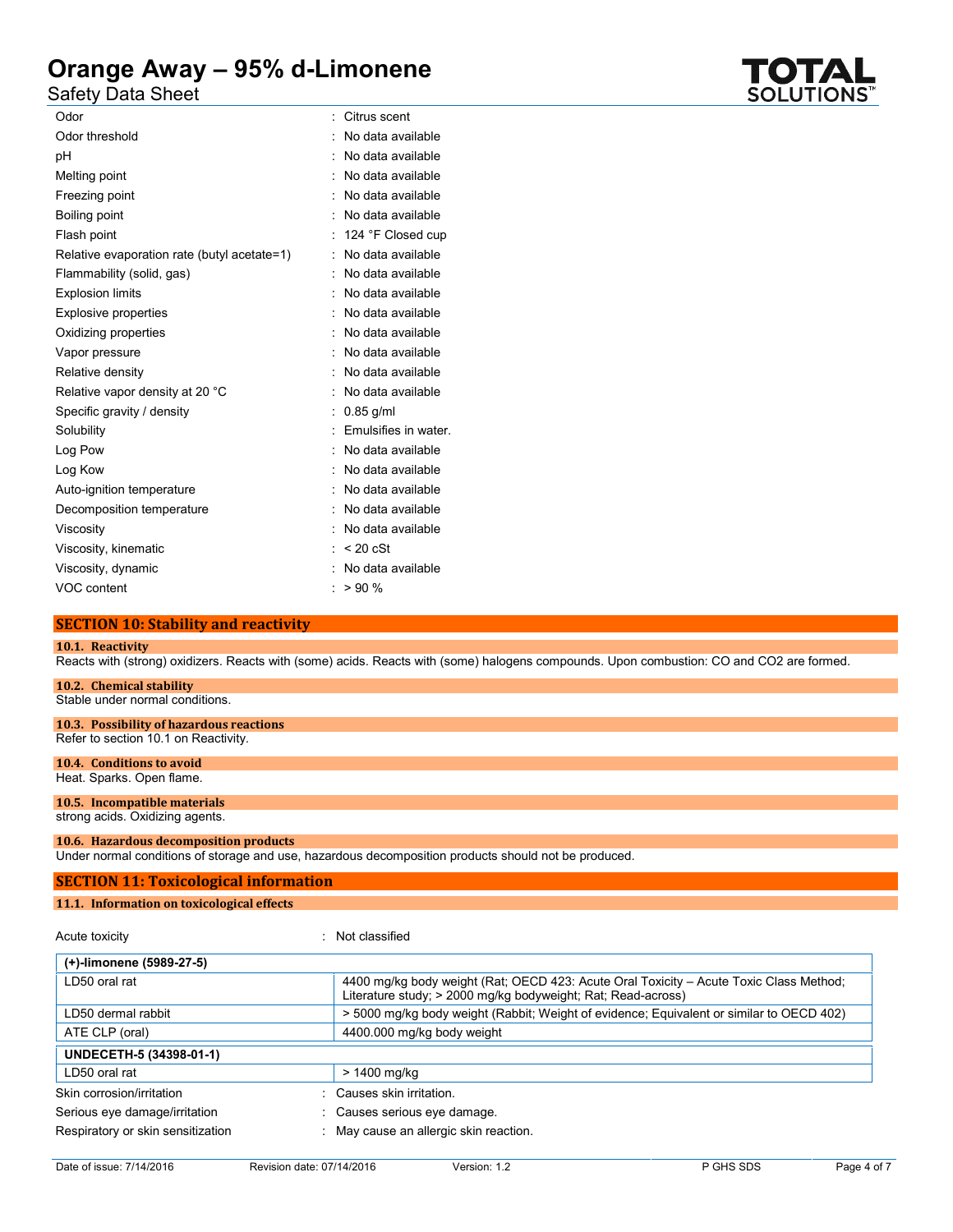Safety Data Sheet

| Germ cell mutagenicity                                | Not classified                                                                                                                                |
|-------------------------------------------------------|-----------------------------------------------------------------------------------------------------------------------------------------------|
| Carcinogenicity                                       | Not classified                                                                                                                                |
| (+)-limonene (5989-27-5)                              |                                                                                                                                               |
| IARC group                                            | 3 - Not Classifiable                                                                                                                          |
| Reproductive toxicity                                 | Not classified                                                                                                                                |
| Specific target organ toxicity (single exposure)      | Not classified                                                                                                                                |
| Specific target organ toxicity (repeated<br>exposure) | : Not classified                                                                                                                              |
| Aspiration hazard                                     | : May be fatal if swallowed and enters airways.                                                                                               |
| Symptoms/injuries after inhalation                    | : Irritation of the respiratory tract. Coughing. Headache.                                                                                    |
| Symptoms/injuries after skin contact                  | : Causes skin irritation. May cause an allergic skin reaction. Repeated exposure may cause skin<br>dryness or cracking.                       |
| Symptoms/injuries after eye contact                   | : Causes serious eye damage.                                                                                                                  |
| Symptoms/injuries after ingestion                     | : May be fatal if swallowed and enters airways. Risk of aspiration pneumonia. Nausea.<br>Cramps/uncontrolled muscular contractions. Diarrhea. |
| Chronic symptoms                                      | : Cracking of the skin. Dry skin.                                                                                                             |

# **SECTION 12: Ecological information**

**12.1. Toxicity** (+)-limonene (5989-27-5) LC50 fish 1 **1** 720 μg/l (LC50; OECD 203: Fish, Acute Toxicity Test; 96 h; Pimephales promelas; Flowthrough system; Fresh water; Experimental value) EC50 Daphnia 1 0.36 mg/l (EC50; OECD 202: Daphnia sp. Acute Immobilisation Test; 48 h; Daphnia magna; Static system; Fresh water; Experimental value) Threshold limit algae 1 150 mg/l (EC50; OECD 201: Alga, Growth Inhibition Test; 72 h; Desmodesmus subspicatus; Static system; Fresh water; Read-across) UNDECETH-5 (34398-01-1)  $LC50$  fish 1  $\leq 10$  mg/l EC50 Daphnia 1 and 1 and 2 and 1 and 2 and 1 and 1 and 1 and 1 and 1 and 1 and 1 and 1 and 1 and 1 and 1 and 1 and 1 and 1 and 1 and 1 and 1 and 1 and 1 and 1 and 1 and 1 and 1 and 1 and 1 and 1 and 1 and 1 and 1 and 1 and ErC50 (algae) < 10 mg/l **12.2. Persistence and degradability** (+)-limonene (5989-27-5) Persistence and degradability **Readily biodegradable in water.** Forming sediments in water. Adsorbs into the soil. ThOD  $3.29 \text{ g O}$  /g substance **12.3. Bioaccumulative potential** (+)-limonene (5989-27-5) BCF fish 1 864.8 - 1022 (BCF; Pisces) Log Pow **4.38 (Experimental value; OECD 117: Partition Coefficient (n-octanol/water), HPLC method;** 37 °C) Bioaccumulative potential Potential Potential For bioaccumulation (4  $\geq$  Log Kow  $\leq$  5). **SECTION 13: Disposal considerations**

| <b>SECTION 13: DISPOSAL CONSIDERATIONS</b> |                                                                                                                                                       |
|--------------------------------------------|-------------------------------------------------------------------------------------------------------------------------------------------------------|
| 13.1. Waste treatment methods              |                                                                                                                                                       |
| Waste disposal recommendations             | Dispose in a safe manner in accordance with local/national regulations.                                                                               |
| Additional information                     | Clean up even minor leaks or spills if possible without unnecessary risk. Handle empty containers<br>with care because residual vapors are flammable. |

| <b>SECTION 14: Transport information</b> |                                                                   |
|------------------------------------------|-------------------------------------------------------------------|
| Department of Transportation (DOT)       |                                                                   |
| Transport document description           | : UN1993 Flammable liquids, n.o.s. (Terpene Hydrocarbons), 3, III |
| UN-No.(DOT)                              | : UN1993                                                          |
| Proper Shipping Name (DOT)               | : Flammable liquids, n.o.s.                                       |
| Class (DOT)                              | : 3 - Class 3 - Flammable and combustible liquid 49 CFR 173.120   |

**SOLUTIONS**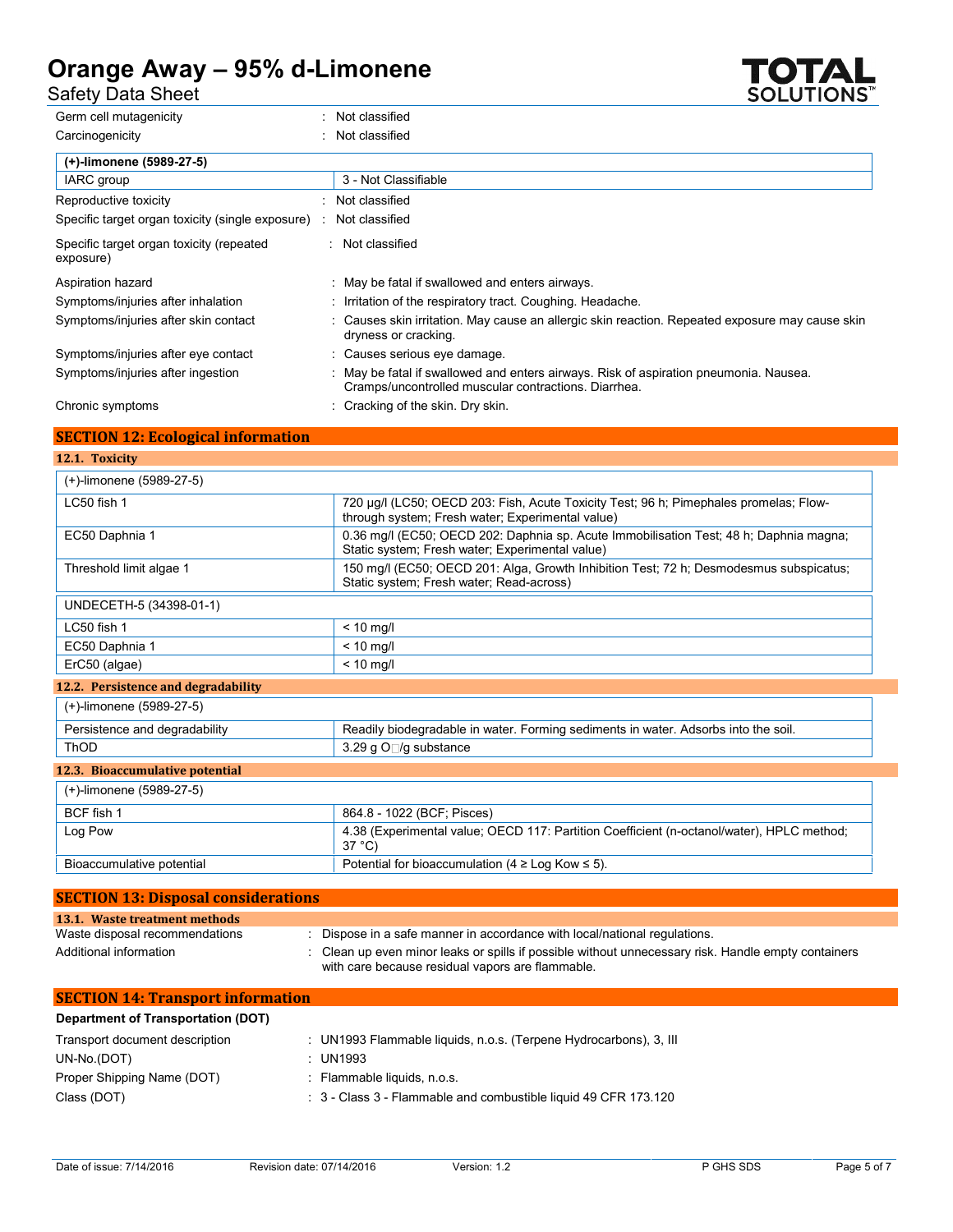Safety Data Sheet

| П                             |  |
|-------------------------------|--|
| <b>SOLUTIONS</b> <sup>*</sup> |  |

| Hazard labels (DOT)                                                        | : 3 - Flammable liquid                                                                                                  |
|----------------------------------------------------------------------------|-------------------------------------------------------------------------------------------------------------------------|
|                                                                            |                                                                                                                         |
| Packing group (DOT)                                                        | : III - Minor Danger                                                                                                    |
| DOT Packaging Non Bulk (49 CFR 173.xxx) : 203                              |                                                                                                                         |
| DOT Packaging Bulk (49 CFR 173.xxx)                                        | : 242                                                                                                                   |
| DOT Symbols                                                                | : G - Identifies PSN requiring a technical name                                                                         |
| DOT Special Provisions (49 CFR 172.102)                                    | : $B1, B52, IB3, T4, TP1, TP29$                                                                                         |
| DOT Packaging Exceptions (49 CFR)<br>173.xxx                               | : 150                                                                                                                   |
| <b>DOT Quantity Limitations Passenger</b><br>aircraft/rail (49 CFR 173.27) | : 60 L                                                                                                                  |
| DOT Quantity Limitations Cargo aircraft<br>only (49 CFR 175.75)            | : 220 L                                                                                                                 |
| DOT Vessel Stowage Location                                                | : A                                                                                                                     |
| <b>Additional information</b>                                              |                                                                                                                         |
| Emergency Response Guide (ERG)<br>Number                                   | : 128                                                                                                                   |
| Other information                                                          | : When transported by ground in non-bulk containers, this product utilizes the exception found under<br>49 CFR 173.150. |
| <b>ADR</b>                                                                 |                                                                                                                         |

| ADR                                 |                                                                                                          |
|-------------------------------------|----------------------------------------------------------------------------------------------------------|
| No additional information available |                                                                                                          |
| <b>Transport by sea</b>             |                                                                                                          |
| UN-No. (IMDG)                       | : 1993                                                                                                   |
| Proper Shipping Name (IMDG)         | : Flammable liquids, n.o.s. (Terpene Hydrocarbons)                                                       |
| Class (IMDG)                        | $\therefore$ 3 - Flammable liquids                                                                       |
| Packing group (IMDG)                | : III - substances presenting low danger                                                                 |
| Limited quantities (IMDG)           | : When transported by ocean, this product can be shipped as a limited quantity in containers $\leq 5$ L. |
| Other information (IMDG)            | : The marine pollutant mark is not required when transported on waterways in sizes of $\leq 5$ L.        |
| Air transport                       |                                                                                                          |
|                                     |                                                                                                          |

No additional information available

# **SECTION 15: Regulatory information**

All components of this product are listed, or excluded from listing, on the United States Environmental Protection Agency Toxic Substances Control Act (TSCA) inventory.

This product or mixture does not contain a toxic chemical or chemicals in excess of the applicable de minimis concentration as specified in 40 CFR §372.38(a) subject to the reporting requirements of section 313 of Title III of the Superfund Amendments and Reauthorization Act of 1986 and 40 CFR Part 372.

| UNDECETH-5 (34398-01-1)             |                                 |
|-------------------------------------|---------------------------------|
|                                     |                                 |
| SARA Section 311/312 Hazard Classes | Immediate (acute) health hazard |

California Proposition 65 - This product does not contain substances known to the state of California to cause cancer and/or reproductive toxicity

# **SECTION 16: Other information**

Training advice : Normal use of this product shall imply use in accordance with the instructions on the packaging.

Full text of H-phrases:

| H <sub>226</sub> | Flammable liquid and vapor                   |
|------------------|----------------------------------------------|
| H302             | Harmful if swallowed                         |
| H304             | May be fatal if swallowed and enters airways |
| H315             | Causes skin irritation                       |
| H317             | May cause an allergic skin reaction          |
| H318             | Causes serious eye damage                    |